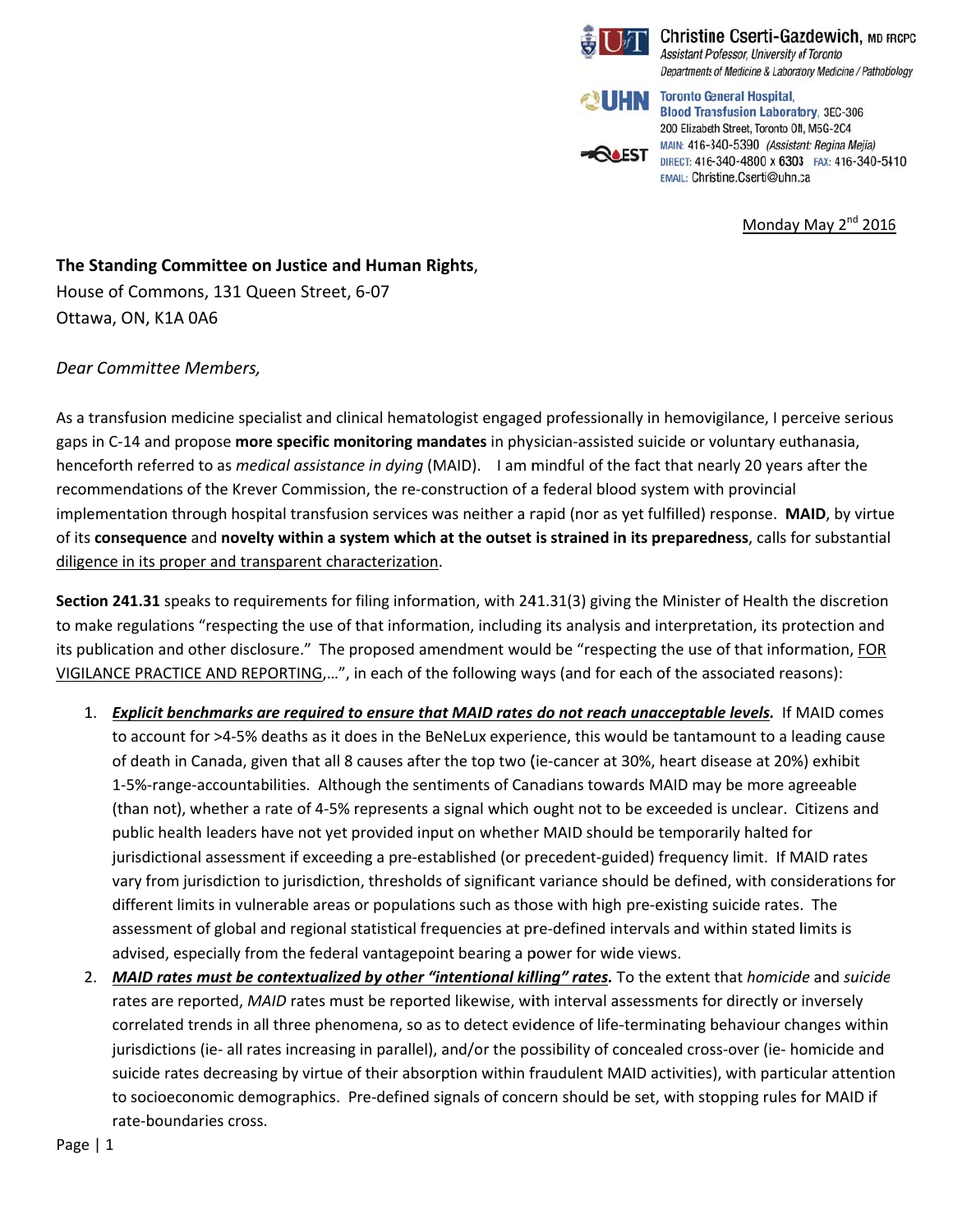- 3. Oversight structures must be built from the bottom up, for institutional to provincial/territorial to federal data *review: High risk activities* and/or *increasing (or leading) causes of death* are of *public health interest*; MAID qualifies in both regards. MAID calls for the standardized formation of facility‐based oversight committees to interrogate and regularly report on the quality and quantity of these activities. Institutional reviews must occur at a regular frequency (minimum on a quarterly basis, and not wider than one year intervals).
	- a. **Essential documentation** itself is subject to flaws (with incomplete and/or incorrect information), be this in death certificates and/or in the antecedent consent forms and clinical assessments of vulnerability and mental health. As with transfusion medicine standards, *accredited hospitals must be engaged in serial audits* to examine the quality and adequacy of the narrative chain of discoverable information in each case of MAID.
	- b. The frequency of MAID must be quantified against case referral volumes, with sufficient documentation to analyze **temporal management and outcome profiles**, as these may reveal signals of potentially inappropriate speeds or access-inconsistencies in a zone of assessment:
		- i. time from referral to assessment for MAID (and whether or not the choice of physician-assisted suicide or voluntary euthanasia is made, and whether or not this choice is maintained or switched from one to the other)
		- ii. post‐referral outcomes, eg:
			- 1. time to completion of requested mode of MAID from assessment time, vs
			- 2. time to natural death if the MAID request still pending, vs
			- 3. time from assessment to the decision to withdraw the MAID request, with the ensuing outcome:
				- a. time to natural death, or
				- b. survival at the analysis point (reporting time)
	- c. Because the time required to engage in each phase of referral, assessment, qualification, and action remains unknown in Canada, particularly with respect to **best‐practices‐expectations for all choices** (eg. *time to referral for mental health assessment*, *time to referral for palliative care assessment*, and time from MAID referral to termination of life [as per 3.b.]), these intervals represent the most basic units by which to set standards, ascertain regional variations, and prioritize resource allocations for services that may be lacking, especially if MAID becomes a high‐speed default.
	- d. **Medical errors** and preventable adverse events are a leading cause of death, *and interventions applied to misidentified patients are also a frequent occurrence*. For an act whose end is lethal, with virtually no capacity for course‐correction in an unintended recipient, high attention to a spectrum of errors is merited, with failure modes effect analysis (FMEA), in keeping with the standard of all critical incident reviews in healthcare. Error surveillance provides a surrogate measure for the quality of the activity's general performance, and its sensitivity is maximized when incorporating near‐miss events as well. As with transfusion error surveillance systems, MAID cases should be tracked for:
		- i. **prescribing incidents** (incorrect dose, incorrect timing);
		- ii. **evidence of unsatisfactory positive patient identification (PPID) activity**, abiding by the minimum blood administration/human tissue & transplantation standard (of a two‐person check and/or machine-readable identification technologies), with reporting and management of any PPID failure, irrespective of outcome, as a critical event;
		- iii. **retraction contingencies**: MAID may be a multi‐stage process, and if a recipient wishes to abdicate termination of life, the best possible resuscitation/reversal care protocols must be established and enacted, with FMEA and reporting of such events and their outcomes to the oversight committee.